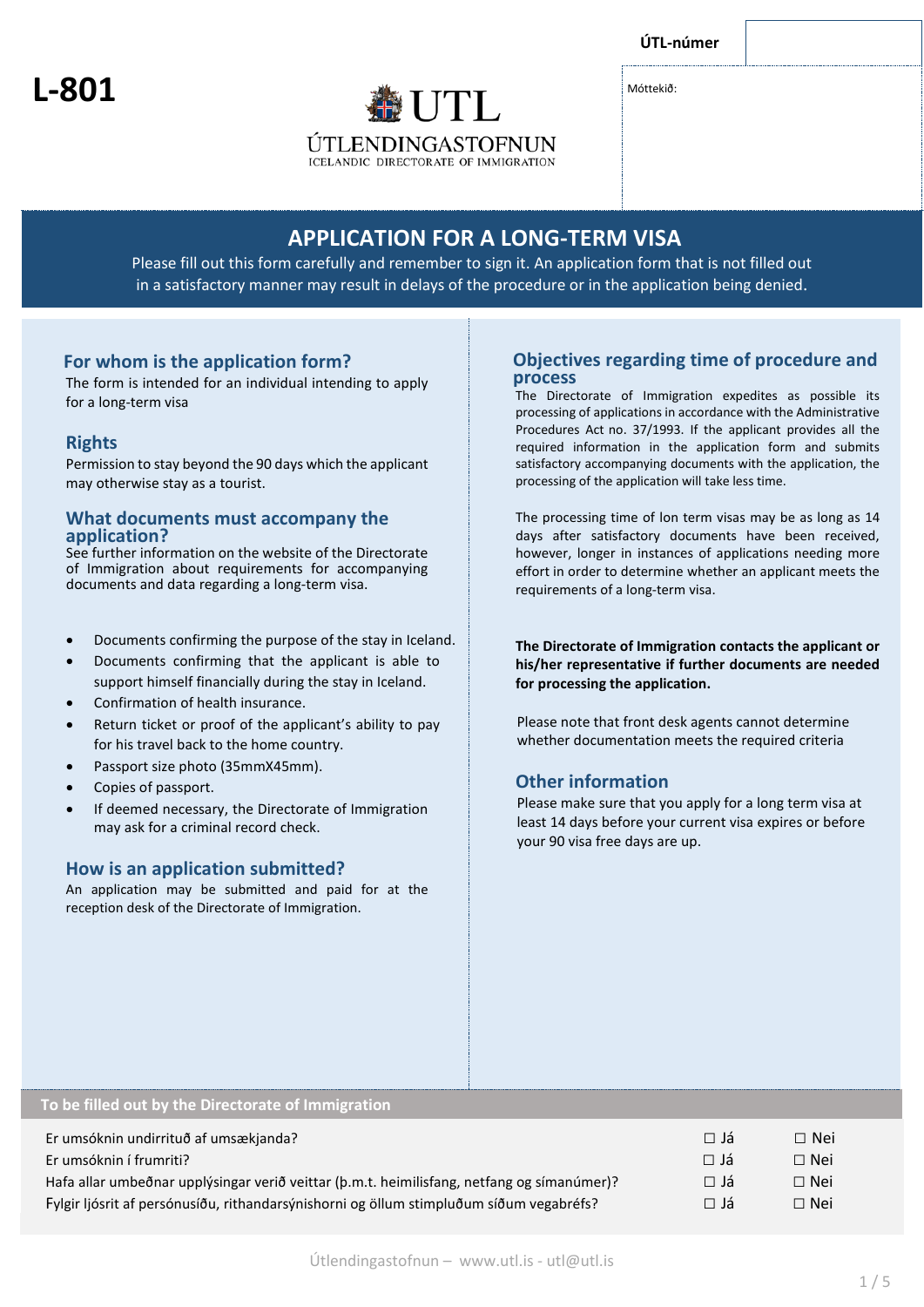# UTL  $\label{eq:UTLENDINGASTOFNUM} \hspace{-0.5cm}\textbf{UTLENDINGASTOFNUM}\xspace\hspace{-0.5cm}\textbf{CELANDIC DIRECTORATE OF IMMIGRATION}$

| 1. Applicant                                                                                                                                                                                                                                                                                                                                                                                                                                                                                                                                                                                                                    |                       |  |  |           |  |  |
|---------------------------------------------------------------------------------------------------------------------------------------------------------------------------------------------------------------------------------------------------------------------------------------------------------------------------------------------------------------------------------------------------------------------------------------------------------------------------------------------------------------------------------------------------------------------------------------------------------------------------------|-----------------------|--|--|-----------|--|--|
| Given name                                                                                                                                                                                                                                                                                                                                                                                                                                                                                                                                                                                                                      |                       |  |  |           |  |  |
| Surname                                                                                                                                                                                                                                                                                                                                                                                                                                                                                                                                                                                                                         |                       |  |  |           |  |  |
| Date of birth (dd.mm.yy.)                                                                                                                                                                                                                                                                                                                                                                                                                                                                                                                                                                                                       |                       |  |  |           |  |  |
| Gender                                                                                                                                                                                                                                                                                                                                                                                                                                                                                                                                                                                                                          | <b>Marital status</b> |  |  |           |  |  |
| Male                                                                                                                                                                                                                                                                                                                                                                                                                                                                                                                                                                                                                            | Cohabiting            |  |  | Widowed   |  |  |
|                                                                                                                                                                                                                                                                                                                                                                                                                                                                                                                                                                                                                                 | Single                |  |  | Separated |  |  |
| Female                                                                                                                                                                                                                                                                                                                                                                                                                                                                                                                                                                                                                          | Married               |  |  | Divorced  |  |  |
| Place of birth                                                                                                                                                                                                                                                                                                                                                                                                                                                                                                                                                                                                                  |                       |  |  |           |  |  |
| Country of birth                                                                                                                                                                                                                                                                                                                                                                                                                                                                                                                                                                                                                |                       |  |  |           |  |  |
| Current nationality/nationalities                                                                                                                                                                                                                                                                                                                                                                                                                                                                                                                                                                                               |                       |  |  |           |  |  |
| Former nationality (if applicable)                                                                                                                                                                                                                                                                                                                                                                                                                                                                                                                                                                                              |                       |  |  |           |  |  |
| Address, email and telephone number in Iceland                                                                                                                                                                                                                                                                                                                                                                                                                                                                                                                                                                                  |                       |  |  |           |  |  |
| Address                                                                                                                                                                                                                                                                                                                                                                                                                                                                                                                                                                                                                         |                       |  |  |           |  |  |
| Postal code and city                                                                                                                                                                                                                                                                                                                                                                                                                                                                                                                                                                                                            |                       |  |  |           |  |  |
| Telephone number                                                                                                                                                                                                                                                                                                                                                                                                                                                                                                                                                                                                                |                       |  |  |           |  |  |
| Email                                                                                                                                                                                                                                                                                                                                                                                                                                                                                                                                                                                                                           |                       |  |  |           |  |  |
| <b>Passport and residence</b><br>2.<br><b>Passport</b><br>Please note that a valid passport is required and the period of validity of the passport must be at least three (3) months longer than the validity of the<br>permit. Photocopies of the passport's personal information page and and signature page must be submitted with the application.<br>Passport number<br>Other travel documentation, state which<br>Issuing country<br>Issued by<br>Date of issue (dd.mm.yy.)<br>Date of expiry (dd.mm.yy.)<br><b>Visa</b><br>Do you have a valid Schengen visa?<br><b>No</b><br>Yes<br>If so, what is the validity period? |                       |  |  |           |  |  |
| <b>Criminal record</b><br>3.                                                                                                                                                                                                                                                                                                                                                                                                                                                                                                                                                                                                    |                       |  |  |           |  |  |
| If deemd necessary The Directorate may ask for a certified criminal record check.                                                                                                                                                                                                                                                                                                                                                                                                                                                                                                                                               |                       |  |  |           |  |  |
| A. Have you been fined or sentenced to imprisonment                                                                                                                                                                                                                                                                                                                                                                                                                                                                                                                                                                             |                       |  |  |           |  |  |
| No                                                                                                                                                                                                                                                                                                                                                                                                                                                                                                                                                                                                                              |                       |  |  |           |  |  |
| Yes                                                                                                                                                                                                                                                                                                                                                                                                                                                                                                                                                                                                                             |                       |  |  |           |  |  |
| <b>State the offence:</b>                                                                                                                                                                                                                                                                                                                                                                                                                                                                                                                                                                                                       |                       |  |  |           |  |  |
|                                                                                                                                                                                                                                                                                                                                                                                                                                                                                                                                                                                                                                 |                       |  |  |           |  |  |
|                                                                                                                                                                                                                                                                                                                                                                                                                                                                                                                                                                                                                                 |                       |  |  |           |  |  |
|                                                                                                                                                                                                                                                                                                                                                                                                                                                                                                                                                                                                                                 |                       |  |  |           |  |  |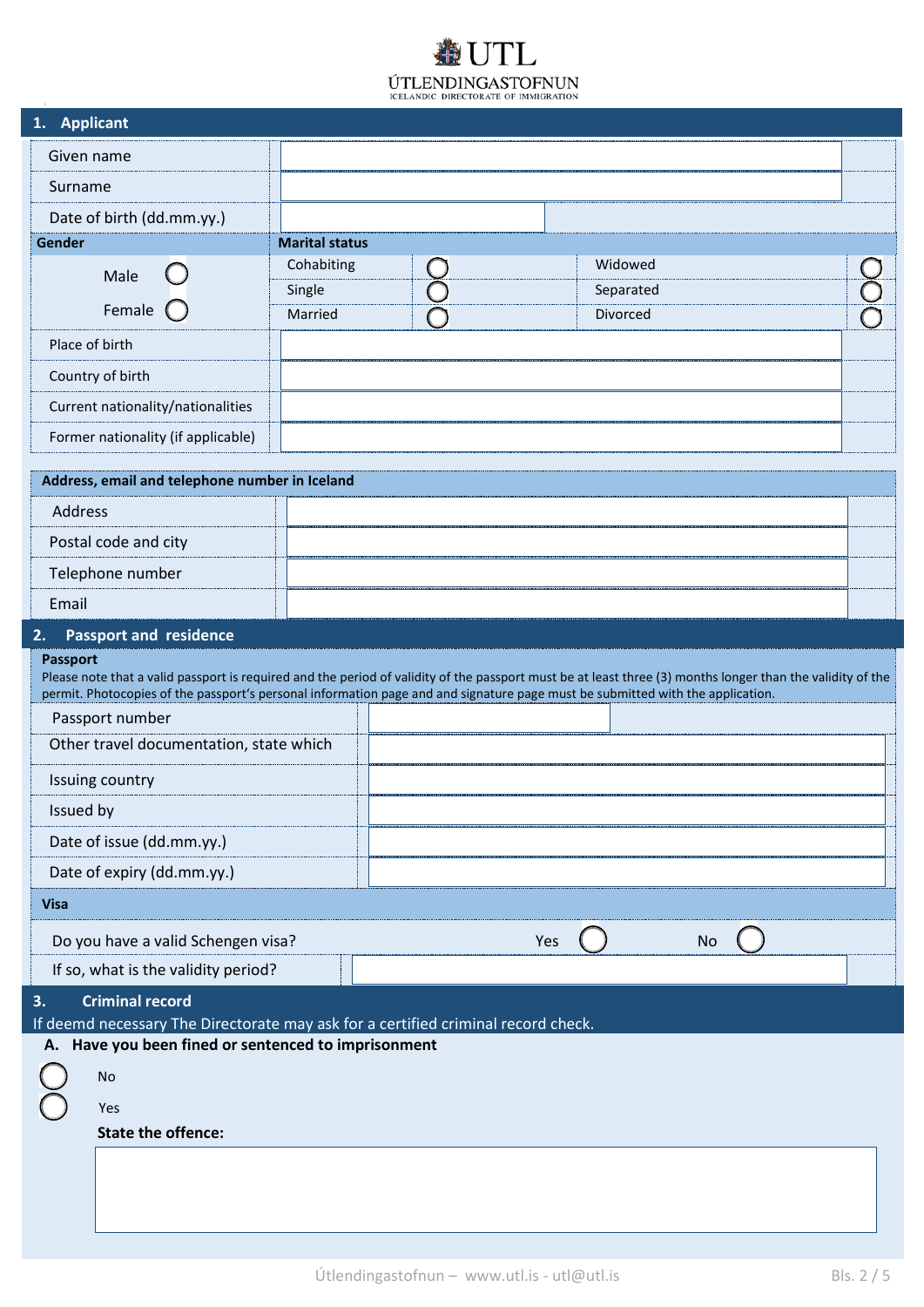# $TTL$ ÚTLENDINGASTOFNUN ICELANDIC DIRECTORATE OF IMMIGRATION

| In what country? | When?              |
|------------------|--------------------|
| What penalty did | ------------------ |
| you receive?     |                    |

# B. Do you have the status of a suspect in a police investigation?

| <b>No</b>                 |       |
|---------------------------|-------|
| Yes                       |       |
| <b>State the offence:</b> |       |
|                           |       |
|                           |       |
|                           |       |
| In what country?          | When? |

# C. Do you authorize the Directorate of Immigration to check your criminal record with foreign authorities?

| Yes                          |
|------------------------------|
| <b>No</b>                    |
| If no, state the reason why? |
|                              |
|                              |
|                              |
|                              |

# D. Have you been subject to a re-entry ban into the Schengen Area?

| <b>No</b>                      |  |
|--------------------------------|--|
| Yes                            |  |
| In what country?               |  |
| Is the ban still in effect?    |  |
| No. When was it in effect?     |  |
| Yes. When does the ban expire? |  |
|                                |  |

#### **Additional information**  $\overline{4}$ .

T.

If you have further information of significance regarding your application for a long term visa in Iceland, kindly state it here in the box below.

T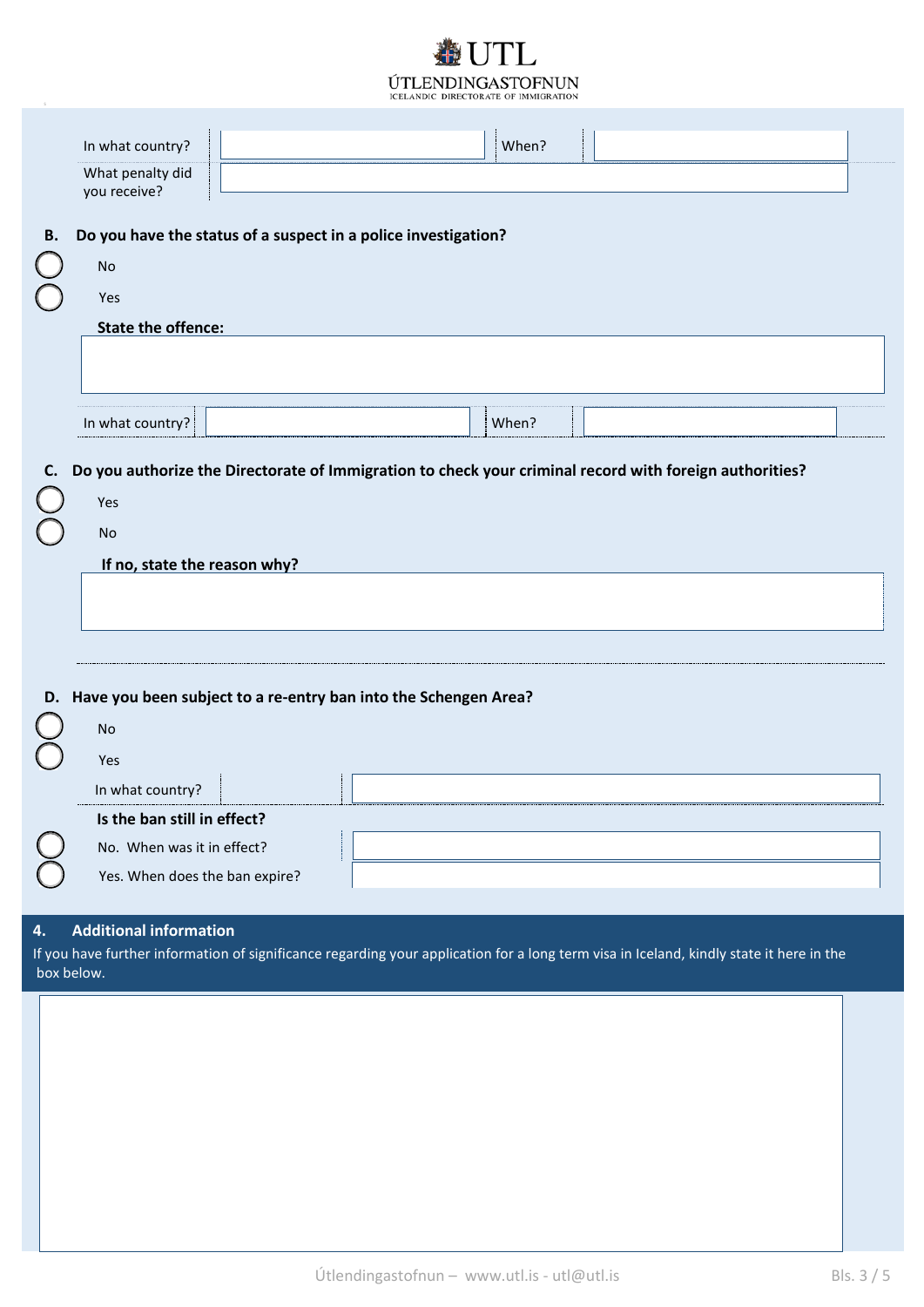# ÚTLENDINGASTOFNUN

# **5. Applicant's respresentative**

An applicant may only have one representative at any time. An applicant wishing to replace his/her representative must submit a form to this effect to the Directorate of Immigration. If an applicant wishes to withdraw his/her authorization for representation, the applicant must send a written notification to the Directorate of Immigration stating such change. Please note that the representative may not sign the application.

### **Check the box regarding authorizations**

|                                      | I realize that all communication (including correspondence) with the Directorate of Immigration will be with my representative and<br>that the representative will have access to the information and data in my application.<br>I realize that my representative, not I, will receive information about the conclusion of my application. |  |  |
|--------------------------------------|--------------------------------------------------------------------------------------------------------------------------------------------------------------------------------------------------------------------------------------------------------------------------------------------------------------------------------------------|--|--|
|                                      | I authorize the following individual to represent me regarding this application,                                                                                                                                                                                                                                                           |  |  |
| to receive documents on my behalf,   |                                                                                                                                                                                                                                                                                                                                            |  |  |
| application being refused.           | to appeal a decision by the Directorate of Immigration to the Immigration and Asylum Appeals Board in the event of my                                                                                                                                                                                                                      |  |  |
| Information about the representative |                                                                                                                                                                                                                                                                                                                                            |  |  |
| Given name                           |                                                                                                                                                                                                                                                                                                                                            |  |  |
| Surname                              |                                                                                                                                                                                                                                                                                                                                            |  |  |
| ID number (Kennitala)                |                                                                                                                                                                                                                                                                                                                                            |  |  |
| Address                              |                                                                                                                                                                                                                                                                                                                                            |  |  |
| Postal code and city                 |                                                                                                                                                                                                                                                                                                                                            |  |  |
| Country                              |                                                                                                                                                                                                                                                                                                                                            |  |  |
| Telephone number                     |                                                                                                                                                                                                                                                                                                                                            |  |  |
| <b>Email address</b>                 |                                                                                                                                                                                                                                                                                                                                            |  |  |
| Annlicant's signature                |                                                                                                                                                                                                                                                                                                                                            |  |  |

## **Applicant's signature**

# **6. Processing fee**

A processing fee is collected when applications for long term visas are lodged at the Directorate of Immigration. The amount is determined in the Act on Revenue.

# **7.** . **Did you remember everything?**

If the application form is correctly filled out and accompanied by all relevant data, this will expedite the application's procedure. It is therefore important that you check whether your application is well filled out, whether correct information is stated and whether you have submitted all necessary data.

The Directorate of Immigration recommends that you use the checklist below to ensure that your application is satisfactory.

The Directorate of Immigration may request additional data if it feels there is a need to examine whether the requirements for a residence permit are met.

### **8. Applicant's checklist**

| Passport photo (35 mm x 45 mm).                                                                                                                                                                                           |  |
|---------------------------------------------------------------------------------------------------------------------------------------------------------------------------------------------------------------------------|--|
| Copies of passport (of main page, signature, visas and/or entry stamps in the Schengen area in the past year). The validity of<br>the passport must be at least 90 days beyond the validity of the long term visa.        |  |
| Documents confirming the purpose of the stay in Iceland, such as an invitation from a host, confirmation of a stay in an artist<br>residency, court documents, or a written statement explaining the purpose of the stay. |  |
| Return ticket or proof of the applicant's ability to pay for his travel back to the home country.                                                                                                                         |  |
| Medical Insurance (The insurance coverage must be at least 30.000 Euros).                                                                                                                                                 |  |
| Support. Documents confirming that the applicant is able to support himself financially during the stay in Iceland.                                                                                                       |  |
| The applicant has signed the application.                                                                                                                                                                                 |  |